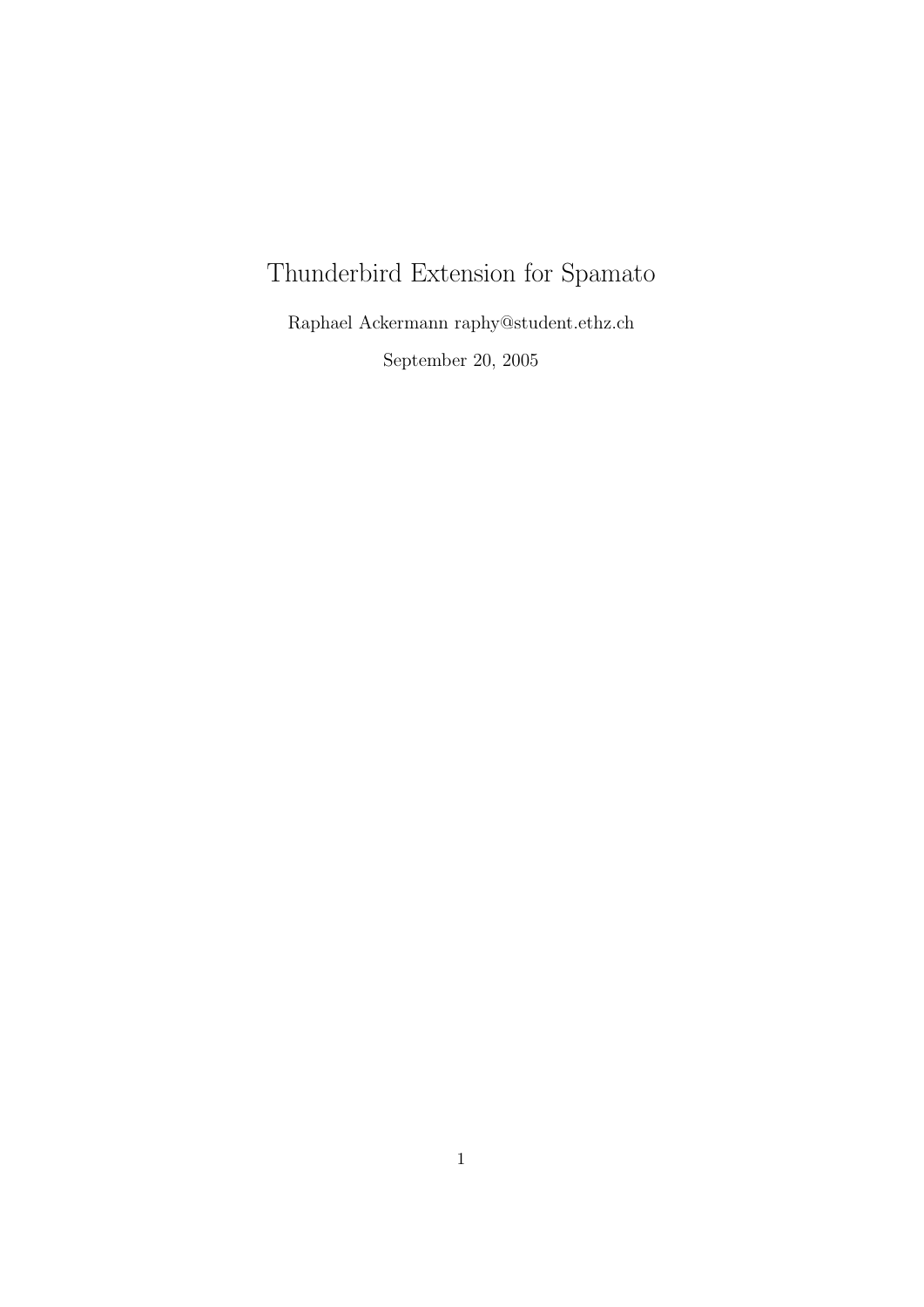## Contents

| 1                      | Introduction                                                                                                                                                      | 3                                                 |
|------------------------|-------------------------------------------------------------------------------------------------------------------------------------------------------------------|---------------------------------------------------|
| $\bf{2}$               | Spamato<br>2.1<br>2.2                                                                                                                                             | 3<br>3<br>3                                       |
| 3                      | Spamato4Thunderbird                                                                                                                                               | 3                                                 |
|                        | Extension Development for Mozilla<br>3.1<br>3.1.1<br>The Thunderbird Extension<br>3.1.2<br>Architecture<br>3.2<br>3.3<br>3.4<br>Asynchronous Checking of Messages | 3<br>3<br>4<br>$\overline{\mathcal{A}}$<br>4<br>5 |
| $\boldsymbol{\Lambda}$ | <b>Installation Guide</b>                                                                                                                                         | 5                                                 |
| 5                      | <b>Future Work</b><br>5.1<br>$Span System \ldots \ldots \ldots \ldots \ldots \ldots \ldots \ldots$<br>5.2                                                         | 5<br>6<br>6                                       |
| 6                      | Results and Conclusion<br>6.1<br>6.2                                                                                                                              | 6<br>6<br>6                                       |
| 7                      | <b>APPENDIX</b>                                                                                                                                                   | 7                                                 |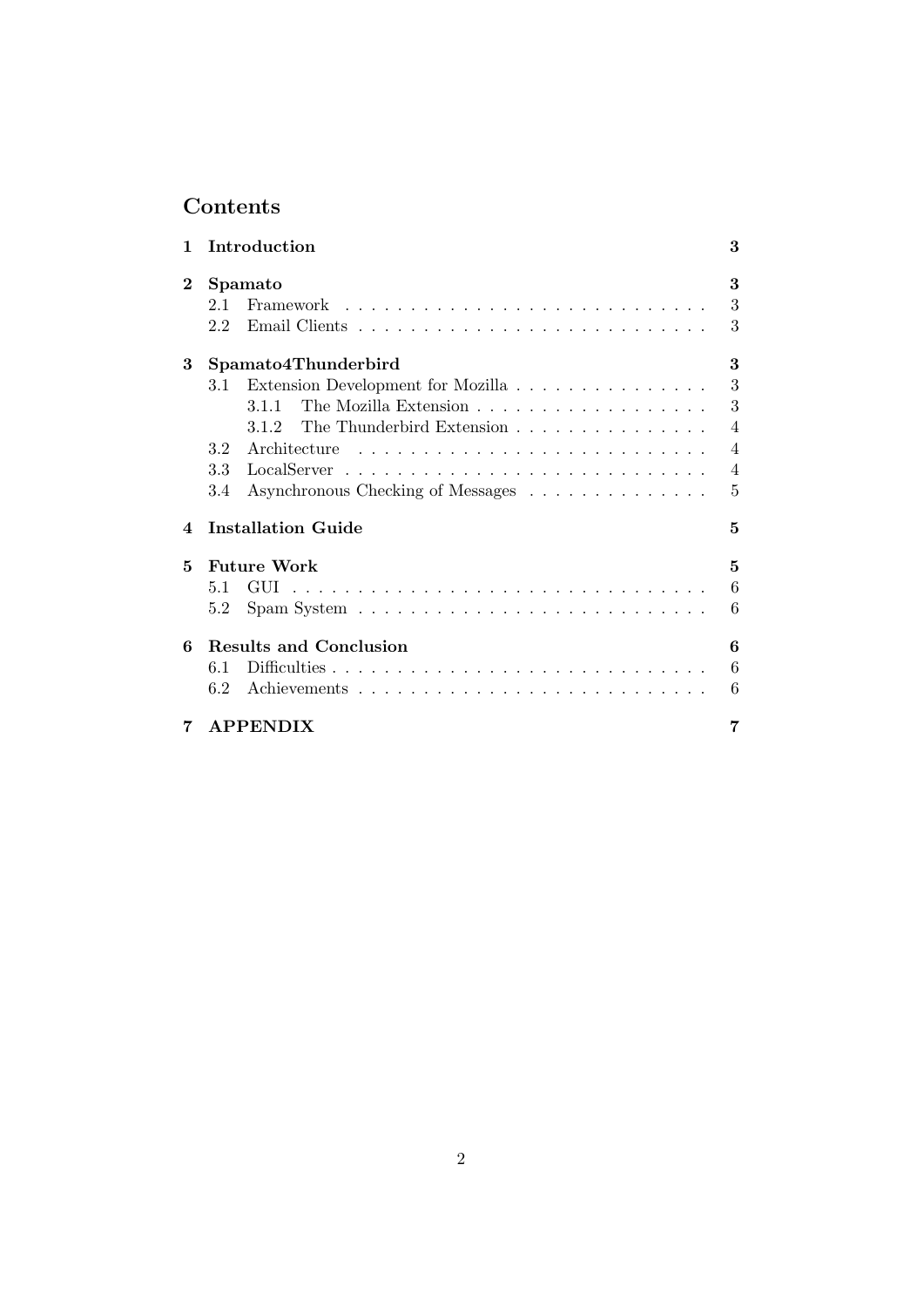## 1 Introduction

The aim of this Semester Thesis was the implementation of a Thunderbird Extension in order to tie the Thunderbird email client into the spamato system.

The following email clients can already make use of the spamato spam filter system. Mozilla Mailnews, Microsoft Outlook and there is also a standalone Spamato Proxy that can be used for email clients that don't have an extension system. The extension for Thunderbird is based on the Mozilla Mailnews extension as well as the Microsoft Outlook Plugin. It shares the concept of a LocalServer with the Outlook Plugin and could reuse a lot of the javascript code from the Mozilla Extension. A similar extension for the mail client of the Mozilla Suite exists see [Keno 04]. In March 2005 the Mozilla Foundation announced that they wouldn't release another release of the Mozilla Suite and only support Mozilla Thunderbird as their mail and news client.

Therefore support in Thunderbird for the Spamato system became very important.

## 2 Spamato

#### 2.1 Framework

Spamato is a collaborative spam filter system that acts as a stand alone component offering interfaces for mail clients and for spam filters.

#### 2.2 Email Clients

At the moment the following email clients are supported: Mozilla Mailnews, the mail and news client from the Mozilla Suite [1] and Microsoft Outlook. There is also a standalone proxy client which allows for the connection of arbitrary email clients to the spamato system.

### 3 Spamato4Thunderbird

#### 3.1 Extension Development for Mozilla

Extensions are an easy way to extend the functionality of any of the Mozilla products Firefox, Thunderbird and the Suite. [13] for an Introduction on how to write an extension.

#### 3.1.1 The Mozilla Extension

An extension for the Mozilla Suite [2] has been written and works well on Windows. On Linux there is problem when checking messages. The whole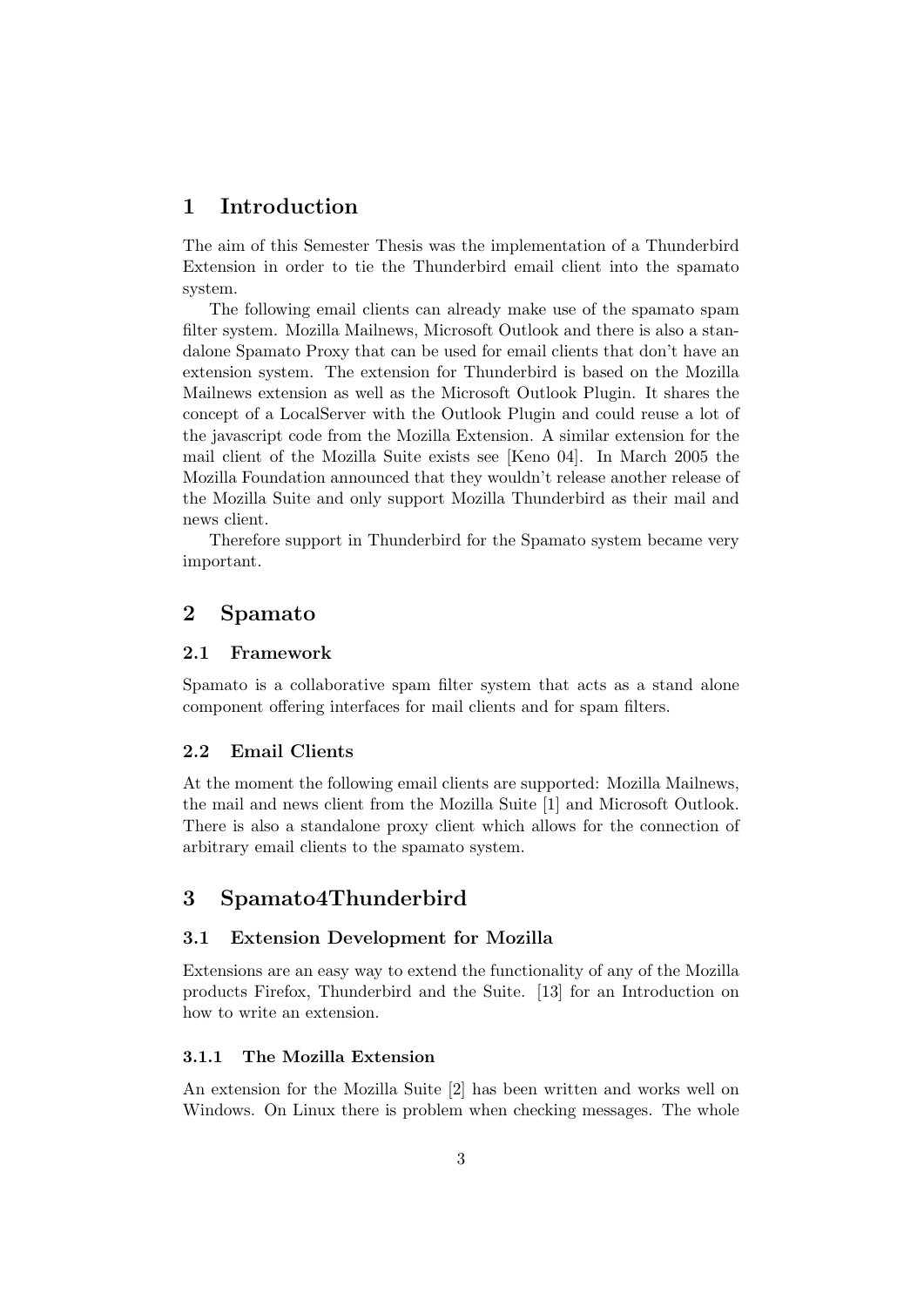email client freezes until the messages are checked, which can take up to 10 minutes and more for a lot of new messages.

#### 3.1.2 The Thunderbird Extension

The extension file format for Firefox and Thunderbird changed several times in the time period when I was working on this project. The most up to date description can be found here [11]. It should be noted that this extension format is still a work in progress and will most likely be uchanged again for the oncoming releases of Thunderbird 2.0 and 3.0.

I am using the following layout for my extension:

```
chrome/
```

```
chrome.manifest
       install.rdf
chrome/content/spamato/
                       custOverlay.xul
                       spam_button.xul
                       spamato.js
chrome/skin/classic/spamato/
                       spamato.css
                       spamato_ok.png
                       spamato_no.png
                       spamato_stats.png
```
#### 3.2 Architecture



#### 3.3 LocalServer

The LocalServer used by the Outlook Plugin had to be extended to handle the following XML messages:

```
HELO:
SHUTDOWN:
REQUEST:
REREQUEST:
```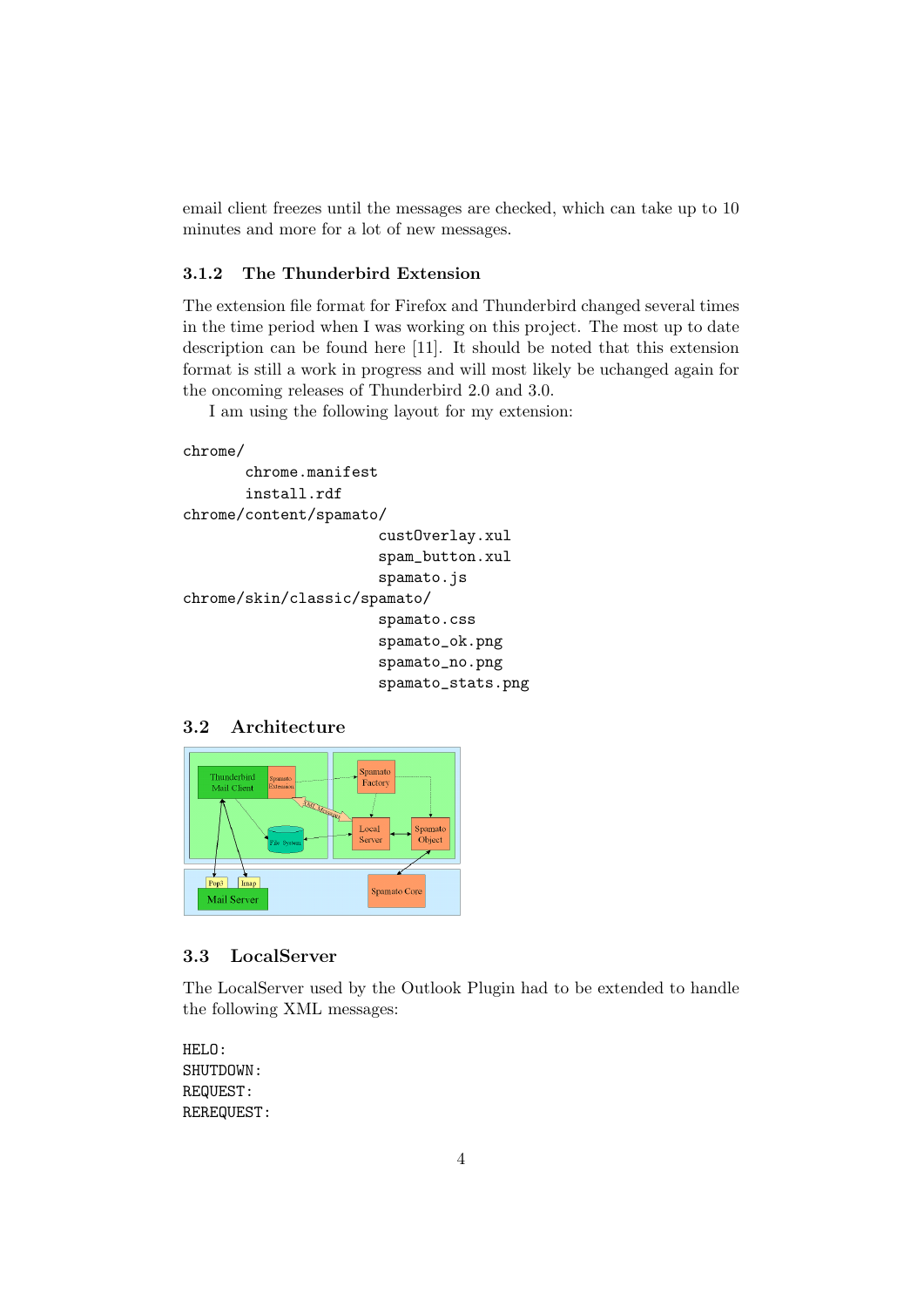REPORT: REVOKE: GETSHORTSTATS: SET\\_DEFAULT\\_ADDRESS: GET\\_CONFIG\\_PORT:

#### 3.4 Asynchronous Checking of Messages

For each new message that needs to be checked an xml message is sent to the localserver. Parameters are the filename and some additional info so that the localserver can reconstruct and find the mail object on the harddrive. The corresponding messageID is transmitted as well to make it possible to track messages.

In the Mozilla extension the exchange between the mail client and the localserver happened synchronously, using a method call and a return value indicating whether the email being checked is spam or ham.

Using an asynchronous connection over a socket on localhost sending xml messages meant that a way of mapping a reply message to the corresponding email message had to be found. This is done using the messageID property that every email message has. Such all communication is done asynchronously, and when in a "spam" reply arrives, the email having that messageID is searched for and then moved to the spamato folder.

## 4 Installation Guide

Make sure that the environment variable JAVA PATH is set to your base Java directory.

You'll need to have Thunderbird 1.5 or newer. Which means at the moment any of the nightly builds since around May 2005. Or get Thunderbird 1.5 Beta from [7].

Download the xpi from http://spamato.ethz.ch/ and save it to your hard drive. Start Thunderbird. Then go to Tools→Extensions, choose Install and select the xpi. You'll have to restart Thunderbird after this. In order to use the buttons more work needs to be done. You'll need to customize your toolbar using View→Toolbars→Customize... and then drag the three symbols 'SPAM mail', 'mail OK' and '0,0,0' to your Toolbar. Now you are ready to use Spamato in Thunderbird.

## 5 Future Work

Work on a better integration into Thunderbird would be nice.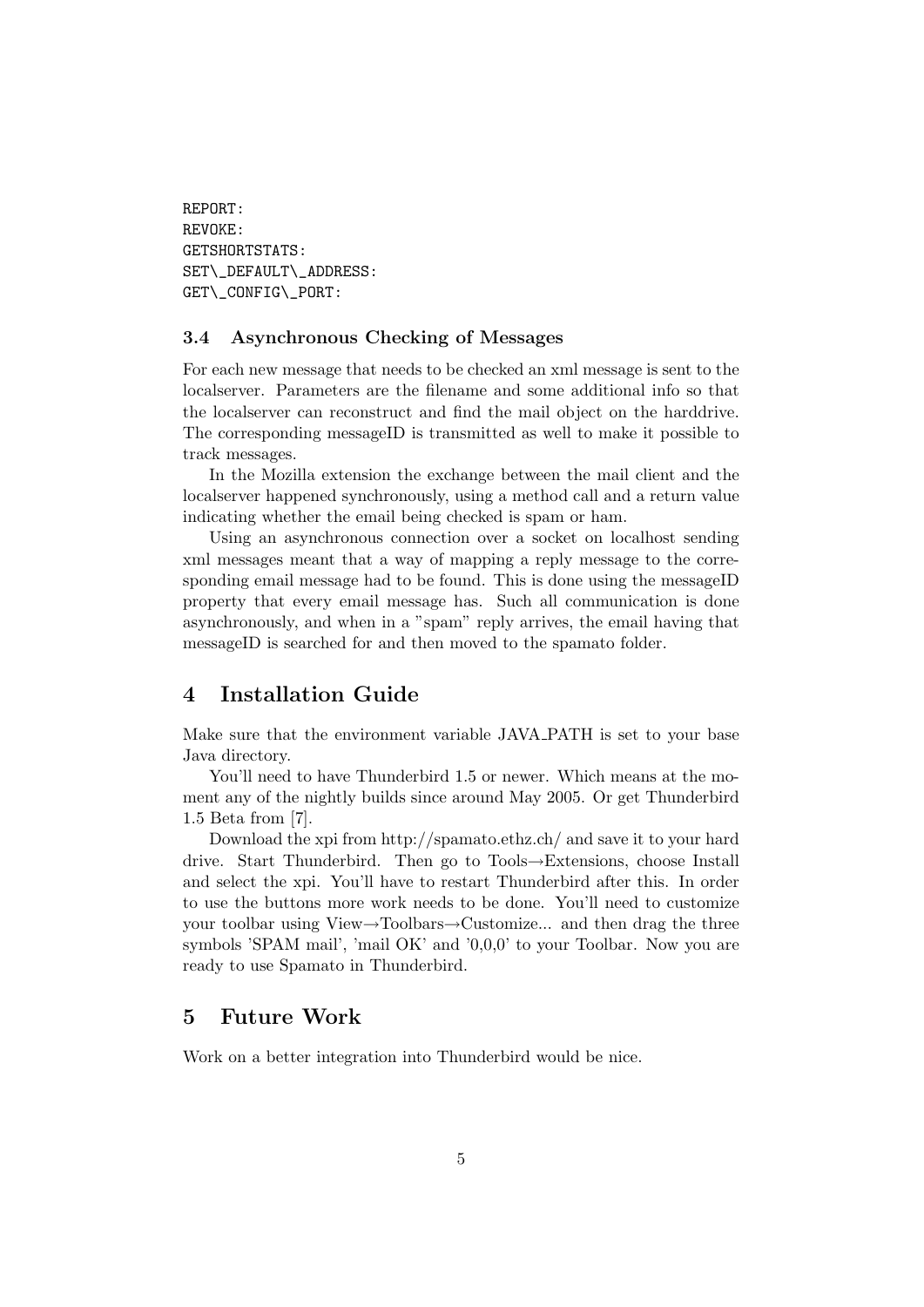#### 5.1 GUI

On the GUI side: having the buttons available not only on the main mail window but available on all additional windows. Similar to the way that you can use the Junk Button of Thunderbird on all windows.

#### 5.2 Spam System

A future semester project is going to investigat whether it is possible to integrate the Spamato system into the Thunderbird's internal junk mail system.

Another possibility would be to add Thunderbird's internal Bayes filter as a filter into the Spamato system.

## 6 Results and Conclusion

#### 6.1 Difficulties

Creating an Extension for Thunderbird was at times difficult and not always a straightforward process. This was mainly due to the fact that Extensions are a relatively new thing for Thunderbird and not yet a stable mechanism. The installation mechanism for extensions changed several times over the time I was working on the thesis.

Debugging the extension was also cumbersome as it meant deinstalling and reinstalling the extension. Which sometimes corrupted Thunderbird itself.

Finding the right function proved to be a difficult task again. There is documentation on [5] but it is taken from the source code and so more often than not there are no comments and only the bare function definitions.

#### 6.2 Achievements

A spamato extension for Thunderbird is available and works under Linux and Windows. Thanks to Keno for help with issues to get it working on Windows.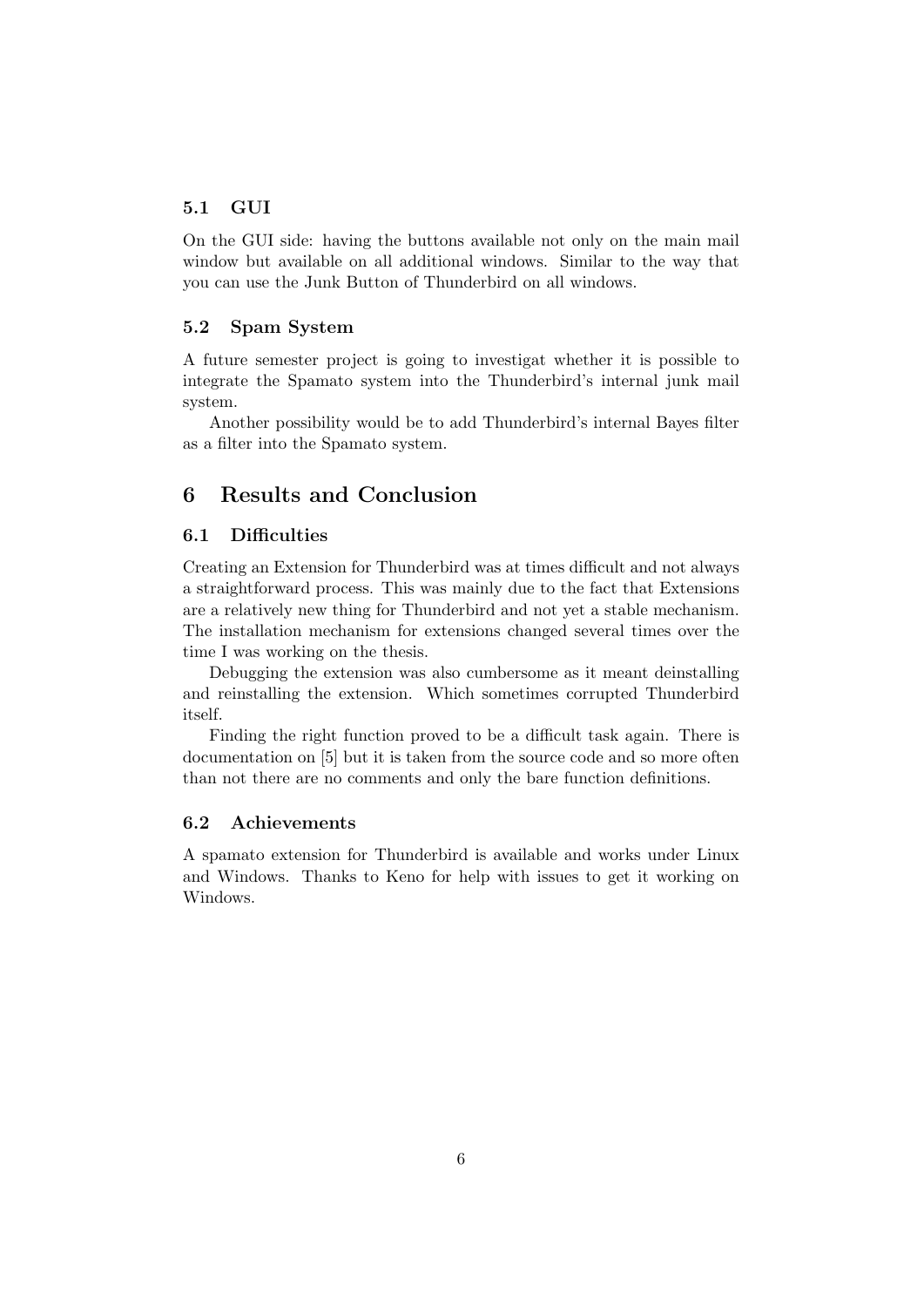## 7 APPENDIX

the syntax and structure of the XML Messages sent to the LocalServer

```
HELO:
<spamato:message>" +
   <spamato:type>" + HELO + "</spamato:type>" +
</spamato:message>";
SHUTDOWN:
<spamato:message>" +
   <spamato:type>" + SHUTDOWN + "</spamato:type>" +
</spamato:message>";
REQUEST:
<spamato:message>" +
   <spamato:type>" + REQUEST + "</spamato:type>" +
   <spamato:nativePath>" + arg1 + "</spamato:nativePath>" +
   <spamato:messageOffset>" + offset + "</spamato:messageOffset>" +
   <spamato:messageSize>" + size + "</spamato:messageSize>" +
   <spamato:additionalHeaderLines>" + addHeader + "</spamato:additionalHeaderLines>" +
   <spamato:receivedMillis>" + time + "</spamato:receivedMillis>" +
   <spamato:messageId>" + msgId + "</spamato:messageId>" +
</spamato:message>";
REREQUEST:
<spamato:message>" +
   <spamato:type>" + REREQUEST + "</spamato:type>" +
   <spamato:nativePath>" + arg1 + "</spamato:nativePath>" +
   <spamato:messageOffset>" + offset + "</spamato:messageOffset>" +
   <spamato:messageSize>" + size + "</spamato:messageSize>" +
   <spamato:additionalHeaderLines>" + addHeader + "</spamato:additionalHeaderLines>" +
   <spamato:receivedMillis>" + time + "</spamato:receivedMillis>" +
   <spamato:messageId>" + msgId + "</spamato:messageId>" +
</spamato:message>";
REPORT:
<spamato:message>" +
   <spamato:type>" + REPORT + "</spamato:type>
   <spamato:nativePath><arg1></spamato:nativePath>
   <spamato:messageOffset><offset></spamato:messageOffset>
   <spamato:messageSize><size></spamato:messageSize>
   <spamato:additionalHeaderLines>" + addHeader + "</spamato:additionalHeaderLines>
```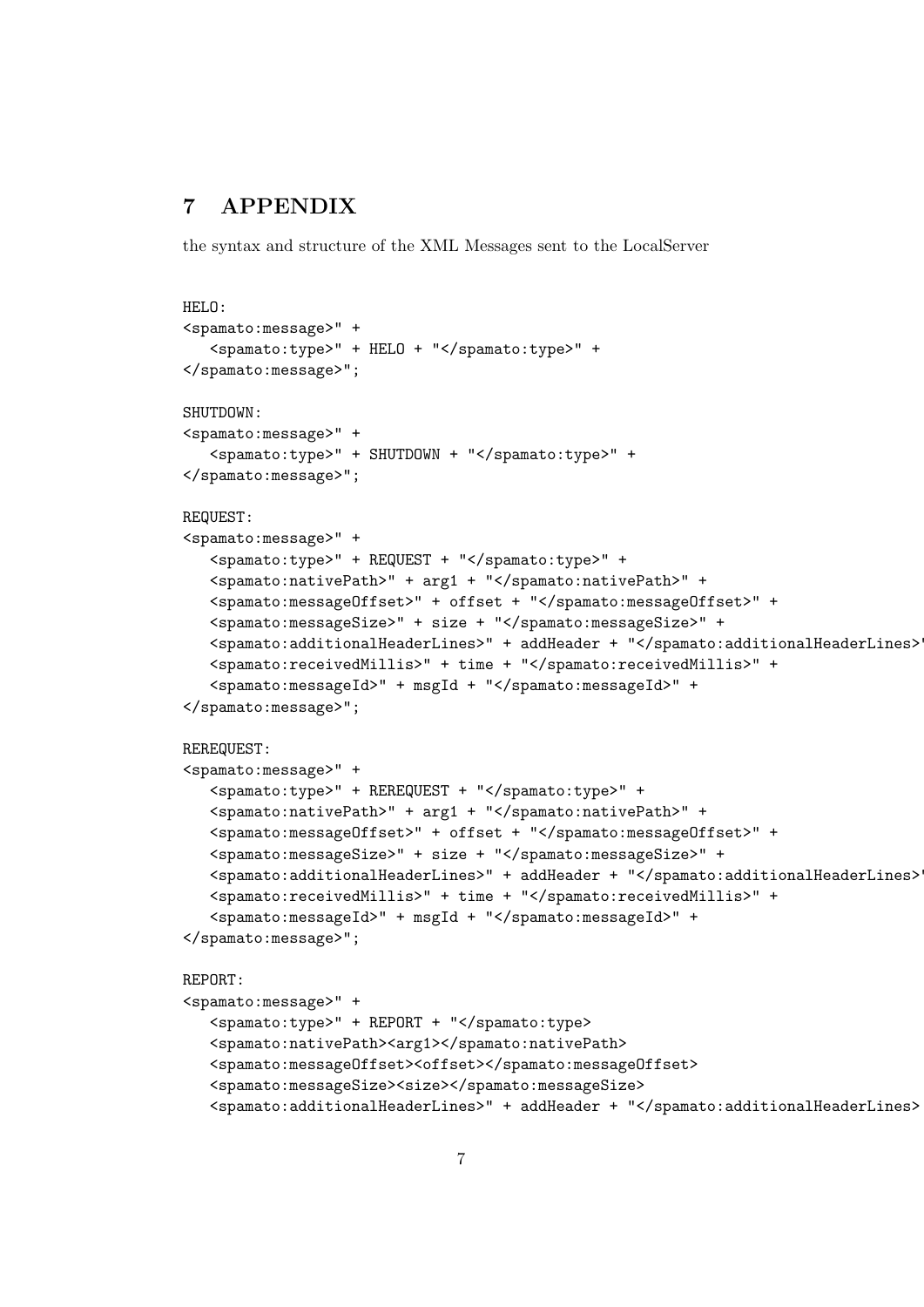```
<spamato:receivedMillis><time></spamato:receivedMillis>
</spamato:message>";
REVOKE:
<spamato:message>" +
   <spamato:type>" + REVOKE + "</spamato:type>
   <spamato:nativePath>" + arg1 + "</spamato:nativePath>
   <spamato:messageOffset><offset></spamato:messageOffset>
   <spamato:messageSize><size></spamato:messageSize>
   <spamato:additionalHeaderLines><addHeader></spamato:additionalHeaderLines>
   <spamato:receivedMillis><time></spamato:receivedMillis>
</spamato:message>";
GETSHORTSTATS:
<spamato:message>" +
   <spamato:type>" + GETSHORTSTATS + "</spamato:type>" +
</spamato:message>";
SET_DEFAULT_ADDRESS:
<spamato:message>" +
   <spamato:type>" + SET_DEFAULT_ADDRESS + "</spamato:type>" +
   <spamato:address>" + arg1 + "</spamato:address>" +
</spamato:message>";
GET_CONFIG_PORT:
<spamato:message>
   <spamato:type><GET_CONFIG_PORT></spamato:type>
</spamato:message>
```
## References

- [1] http://www.mozilla.org
- [2] Keno Albrecht: Spamatozilla: an Extension for the Mozilla Mailnews reader
- [3] Nicolas Burri: Spamato: A collaborative spam filter system. Diploma thesis, Swiss Federal Institute of Technology Zurich, 2004
- [4] Remo Meier: Ein PlugIn-System für Spamato. Semesterarbeit, Eidgenössische Technische Hochschule Zürich, 2005
- [5] XulPlanet